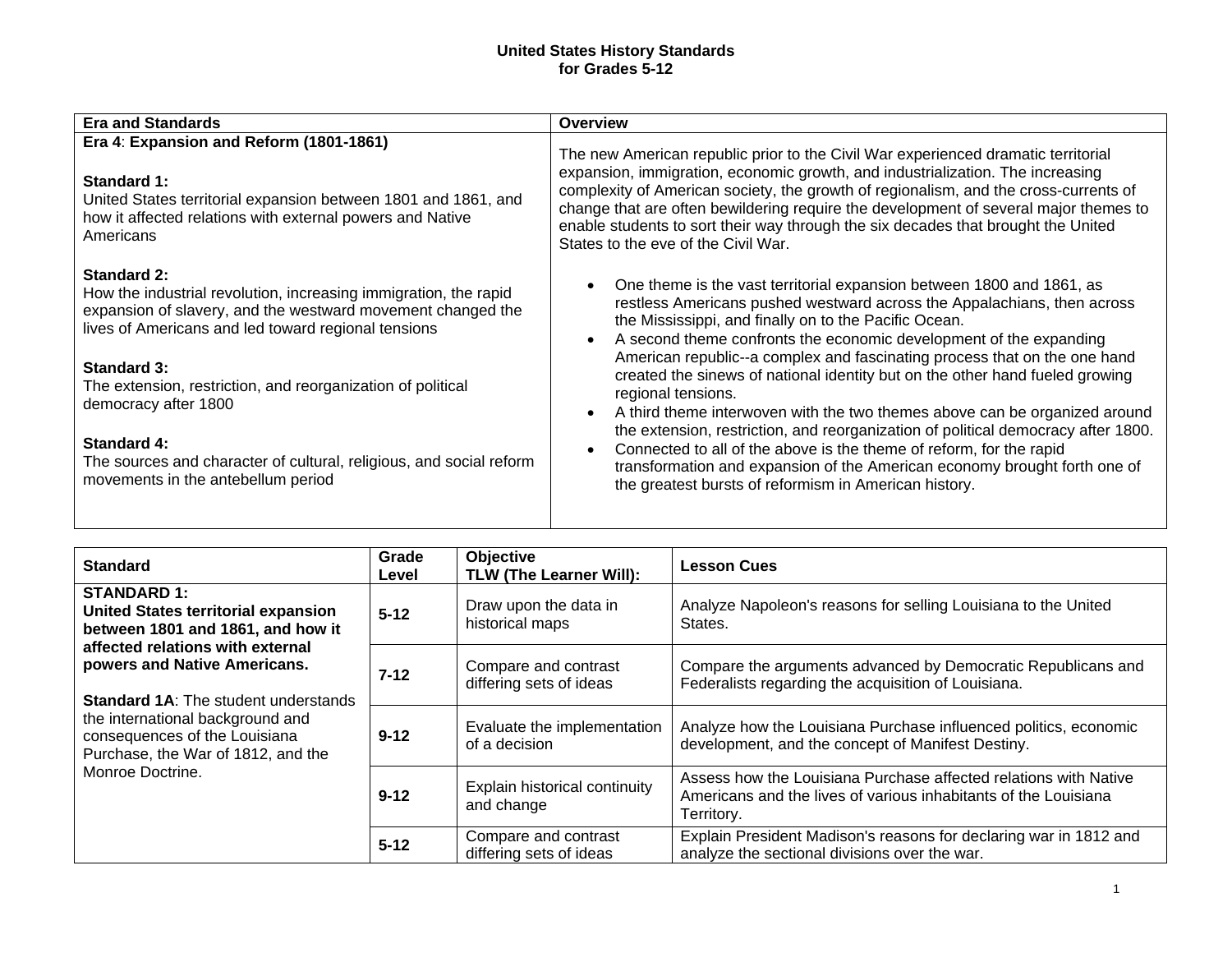| <b>Standard</b>                                                                                                                                               | Grade<br>Level | <b>Objective</b><br>TLW (The Learner Will):                      | <b>Lesson Cues</b>                                                                                                                                                       |
|---------------------------------------------------------------------------------------------------------------------------------------------------------------|----------------|------------------------------------------------------------------|--------------------------------------------------------------------------------------------------------------------------------------------------------------------------|
|                                                                                                                                                               | $5 - 12$       | Consider multiple<br>perspectives                                | Assess why many Native Americans supported the British in the War<br>of 1812 and the consequences of this policy.                                                        |
|                                                                                                                                                               | $5 - 12$       | Reconstruct patterns of<br>historical succession and<br>duration | Identify the origins and provisions of the Monroe Doctrine and how it<br>influenced hemispheric relations.                                                               |
| <b>Standard 1B:</b> The student understands<br>federal and state Indian policy and the<br>strategies for survival forged by Native<br>Americans.              | $7 - 12$       | Compare and contrast<br>differing sets of ideas                  | Compare the policies toward Native Americans pursued by<br>presidential administrations through the Jacksonian era.                                                      |
|                                                                                                                                                               | $9 - 12$       | Consider multiple<br>perspectives                                | Compare federal and state Indian policy and explain Whig opposition<br>to the removal of Native Americans.                                                               |
|                                                                                                                                                               | $5 - 12$       | Appreciate historical<br>perspectives                            | Analyze the impact of removal and resettlement on the Cherokee,<br>Creek, Chickasaw, Choctaw, and Seminole.                                                              |
|                                                                                                                                                               | $5 - 12$       | Analyze cause-and-effect<br>relationships                        | Investigate the impact of trans-Mississippi expansion on Native<br>Americans.                                                                                            |
|                                                                                                                                                               | $7 - 12$       | Compare and contrast<br>differing sets of ideas                  | Explain and evaluate the various strategies of Native Americans such<br>as accommodation, revitalization, and resistance.                                                |
| <b>Standard 1C:</b> The student understands<br>the ideology of Manifest Destiny, the<br>nation's expansion to the Northwest,<br>and the Mexican-American War. | $5 - 12$       | Examine the influence of<br>ideas                                | Explain the economic, political, racial, and religious roots of Manifest<br>Destiny and analyze how the concept influenced the westward<br>expansion of the nation.      |
|                                                                                                                                                               | $7 - 12$       | Formulate a position or<br>course of action on an issue          | Explain the diplomatic and political developments that led to the<br>resolution of conflicts with Britain and Russia in the period 1815-<br>1850.                        |
|                                                                                                                                                               | $9 - 12$       | Analyze cause-and-effect<br>relationships                        | Analyze United States trading interests in the Far East and explain<br>how they influenced continental expansion to the Pacific.                                         |
|                                                                                                                                                               | $5 - 12$       | Challenge arguments of<br>historical inevitability               | Compare and explain the peaceful resolution of the Oregon dispute<br>with Great Britain and the declaration of war with Mexico.                                          |
|                                                                                                                                                               | $5 - 12$       | Analyze multiple causation                                       | Explain the causes of the Texas War for Independence and the<br>Mexican-American War and evaluate the provisions and<br>consequences of the Treaty of Guadalupe Hidalgo. |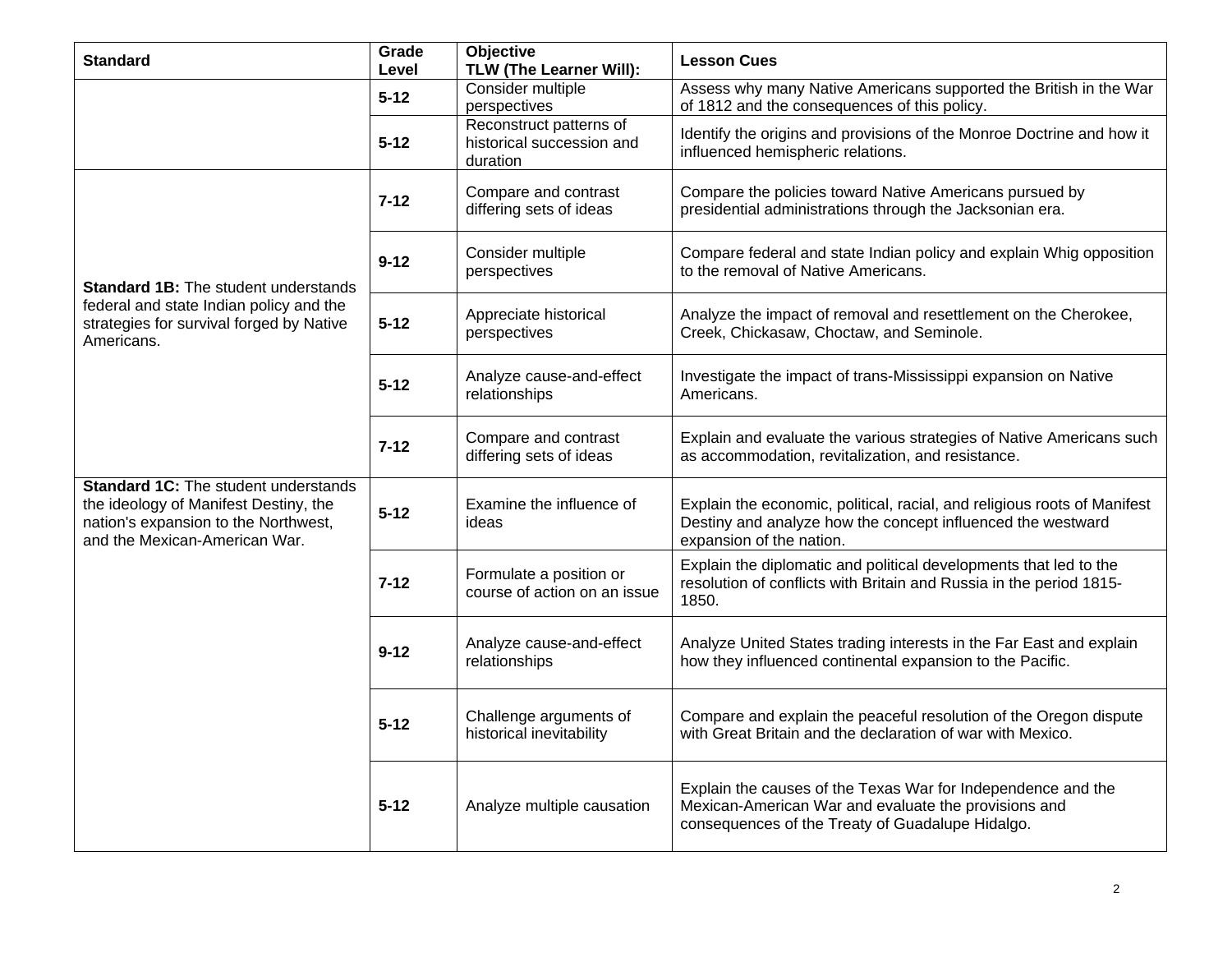| <b>Standard</b>                                                                                                                                                                                                                                                                                                                                                                                         | Grade<br>Level | <b>Objective</b><br>TLW (The Learner Will):     | <b>Lesson Cues</b>                                                                                                                                                                                                           |
|---------------------------------------------------------------------------------------------------------------------------------------------------------------------------------------------------------------------------------------------------------------------------------------------------------------------------------------------------------------------------------------------------------|----------------|-------------------------------------------------|------------------------------------------------------------------------------------------------------------------------------------------------------------------------------------------------------------------------------|
|                                                                                                                                                                                                                                                                                                                                                                                                         | $9 - 12$       | Consider multiple<br>perspectives               | Analyze different perspectives on the Mexican-American War.                                                                                                                                                                  |
| <b>STANDARD 2:</b><br>How the industrial revolution,<br>increasing immigration, the rapid<br>expansion of slavery, and the<br>westward movement changed the<br>lives of Americans and led toward<br>regional tensions<br><b>Standard 2A: The student understands</b><br>how the factory system and the<br>transportation and market revolutions<br>shaped regional patterns of economic<br>development. | $5 - 12$       | Analyze cause-and-effect<br>relationships       | Explain how the major technological developments that<br>revolutionized land and water transportation arose and analyze how<br>they transformed the economy, created international markets, and<br>affected the environment. |
|                                                                                                                                                                                                                                                                                                                                                                                                         | $7 - 12$       | Examine the influence of<br>ideas               | Evaluate national and state policies regarding a protective tariff, a<br>national bank, and federally funded internal improvements.                                                                                          |
|                                                                                                                                                                                                                                                                                                                                                                                                         | $9 - 12$       | Compare and contrast<br>differing sets of ideas | Explain how economic policies related to expansion, including<br>northern dominance of locomotive transportation, served different<br>regional interests and contributed to growing political and sectional<br>differences.  |
|                                                                                                                                                                                                                                                                                                                                                                                                         | $9 - 12$       | Analyze cause-and-effect<br>relationships       | Compare how patterns of economic growth and recession affected<br>territorial expansion and community life in the North, South, and<br>West.                                                                                 |
|                                                                                                                                                                                                                                                                                                                                                                                                         | $5 - 12$       | Analyze cause-and-effect<br>relationships       | Analyze how the factory system affected gender roles and changed<br>the lives of men, women, and children.                                                                                                                   |
|                                                                                                                                                                                                                                                                                                                                                                                                         | $7 - 12$       | Consider multiple<br>perspectives               | Evaluate the factory system from the perspectives of owners and<br>workers and assess its impact on the rise of the labor movement in<br>the antebellum period                                                               |
| <b>Standard 2B:</b> The student understands<br>the first era of American urbanization.                                                                                                                                                                                                                                                                                                                  | $5 - 12$       | Explain historical continuity<br>and change     | Identify and explain the factors that caused rapid urbanization and<br>compare the new industrialized centers with the old commercial<br>cities.                                                                             |
|                                                                                                                                                                                                                                                                                                                                                                                                         | $7 - 12$       | Analyze cause-and-effect<br>relationships       | Analyze how rapid urbanization, immigration, and industrialization<br>affected the social fabric of early 19th-century cities.                                                                                               |
|                                                                                                                                                                                                                                                                                                                                                                                                         | $7 - 12$       | Examine the influence of<br>ideas               | Explain the growth of free African American communities in the cities<br>and account for the rise of racial hostility.                                                                                                       |
|                                                                                                                                                                                                                                                                                                                                                                                                         | $5 - 12$       | Compare and contrast<br>differing sets of ideas | Compare popular and high culture in the growing cities.                                                                                                                                                                      |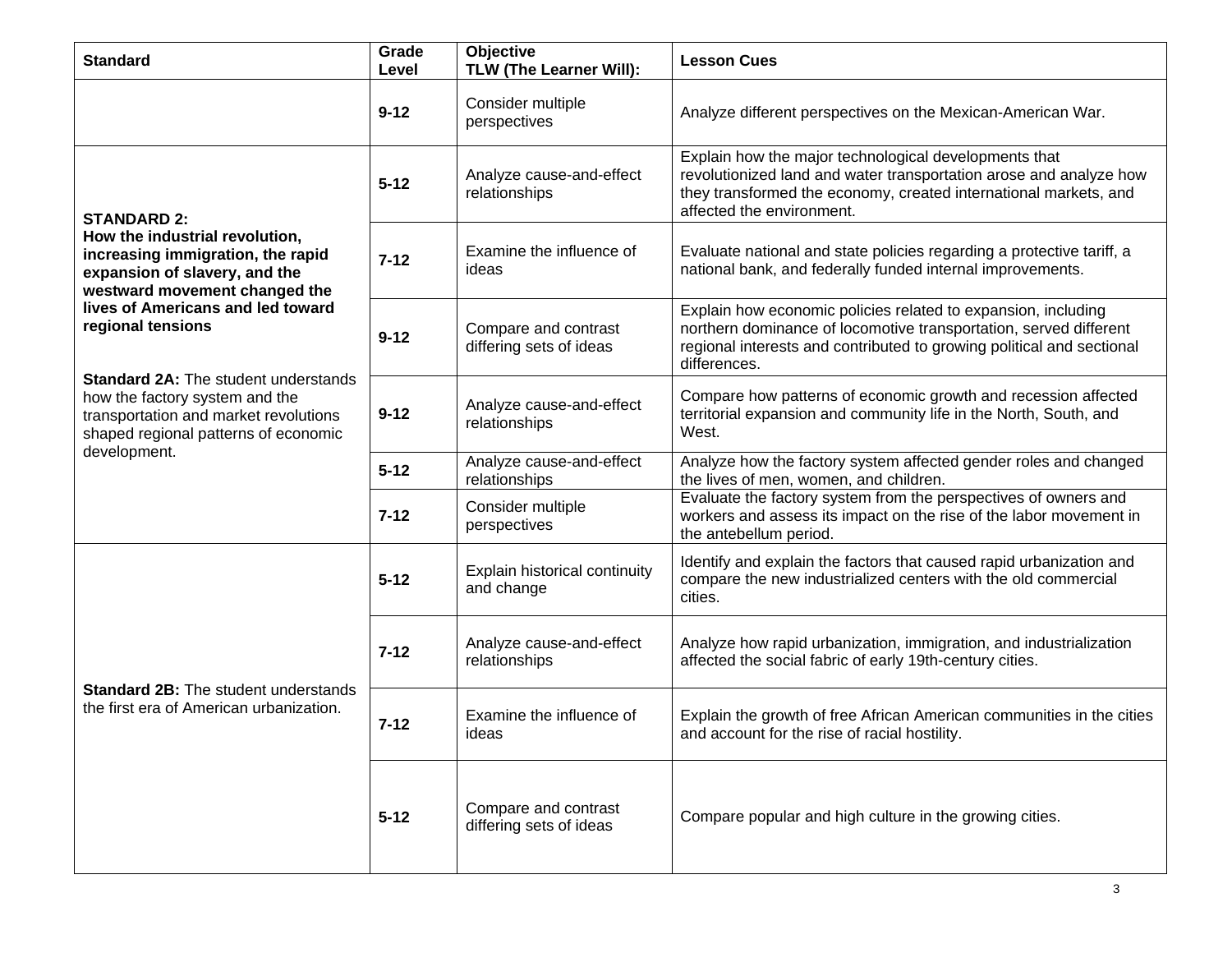| <b>Standard</b>                                                                                                                                                                  | Grade<br>Level | <b>Objective</b><br>TLW (The Learner Will):                 | <b>Lesson Cues</b>                                                                                                                                                         |
|----------------------------------------------------------------------------------------------------------------------------------------------------------------------------------|----------------|-------------------------------------------------------------|----------------------------------------------------------------------------------------------------------------------------------------------------------------------------|
|                                                                                                                                                                                  | $5 - 12$       | Analyze cause-and-effect<br>relationships                   | Analyze the push-pull factors that led to increased immigration, for<br>the first time from China but especially from Ireland and Germany.                                 |
| <b>Standard 2C:</b> The student understands<br>how antebellum immigration changed<br>American society.                                                                           | $7 - 12$       | Analyze cause-and-effect<br>relationships                   | Assess the connection between industrialization and immigration.                                                                                                           |
|                                                                                                                                                                                  | $7 - 12$       | Interrogate historical data                                 | Explain how immigration intensified ethnic and cultural conflict and<br>complicated the forging of a national identity.                                                    |
|                                                                                                                                                                                  | $5 - 12$       | Assess the importance of<br>the individual in history       | Assess the ways immigrants adapted to life in the United States and<br>to the hostility sometimes directed at them by the nativist movement<br>and the Know Nothing party. |
| <b>Standard 2D:</b> The student understands<br>the rapid growth of "the peculiar<br>institution" after 1800 and the varied<br>experiences of African Americans under<br>slavery. | $7 - 12$       | Analyze cause-and-effect<br>relationships                   | Analyze the impact of the Haitian Revolution and the ending of the<br>Atlantic slave trade.                                                                                |
|                                                                                                                                                                                  | $5 - 12$       | Analyze cause-and-effect<br>relationships                   | Explain how the cotton gin and the opening of new lands in the South<br>and West led to the increased demand for slaves.                                                   |
|                                                                                                                                                                                  | $9 - 12$       | Evaluate major debates<br>among historians                  | Analyze the argument that the institution of slavery retarded the<br>emergence of capitalist institutions and values in the South.                                         |
|                                                                                                                                                                                  | $5 - 12$       | Consider multiple<br>perspectives                           | Describe the plantation system and the roles of their owners, their<br>families, hired white workers, and enslaved African Americans.                                      |
|                                                                                                                                                                                  | $5 - 12$       | Analyze cause-and-effect<br>relationships                   | Identify the various ways in which African Americans resisted the<br>conditions of their enslavement and analyze the consequences of<br>violent uprisings.                 |
|                                                                                                                                                                                  | $7 - 12$       | Obtain historical data                                      | Evaluate how enslaved African Americans used religion and family to<br>create a viable culture and ameliorate the effects of slavery.                                      |
| <b>Standard 2E:</b> The student understands<br>the settlement of the West.                                                                                                       | $5 - 12$       | Examine the influence of<br>ideas                           | Explore the lure of the West and the reality of life on the frontier.                                                                                                      |
|                                                                                                                                                                                  | $5 - 12$       | Compare and contrast<br>different patterns of<br>settlement | Contrast the causes and character of the rapid settlement of<br>California and Oregon in the late 1840s and 1850s.                                                         |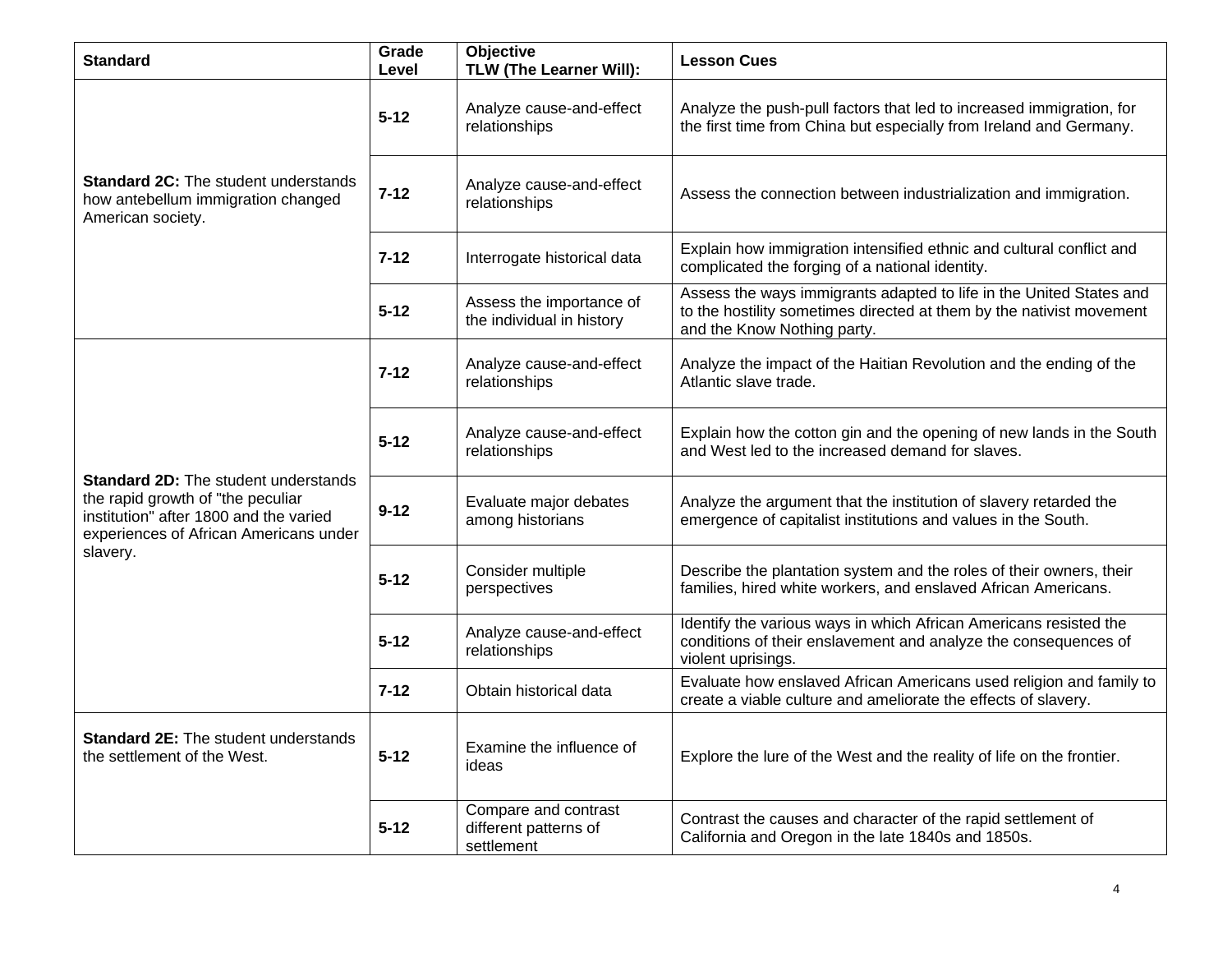| <b>Standard</b>                                                                                                                        | Grade<br>Level | Objective<br>TLW (The Learner Will):                                        | <b>Lesson Cues</b>                                                                                                                                                                             |
|----------------------------------------------------------------------------------------------------------------------------------------|----------------|-----------------------------------------------------------------------------|------------------------------------------------------------------------------------------------------------------------------------------------------------------------------------------------|
|                                                                                                                                        | $5 - 12$       | Appreciate historical<br>perspectives                                       | Examine the origins and political organization of the Mormons,<br>explaining the motives for their trek west and evaluating their<br>contributions to the settlement of the West.              |
|                                                                                                                                        | $7 - 12$       | Consider multiple<br>perspectives                                           | Analyze cultural interactions among diverse groups in the trans-<br>Mississippi region.                                                                                                        |
|                                                                                                                                        | $9 - 12$       | Differentiate between<br>historical facts and historical<br>interpretations | Assess the degree to which political democracy was a characteristic<br>of the West and evaluate the factors influencing political and social<br>conditions on the frontier.                    |
|                                                                                                                                        | $7 - 12$       | Identify relevant historical<br>antecedents                                 | Relate the increasing popular participation in state and national<br>politics to the evolving democratic ideal that adult white males were<br>entitled to political participation.             |
| <b>STANDARD 3:</b><br>The extension, restriction, and                                                                                  | $5 - 12$       | Evaluate the implementation<br>of a decision                                | Explain the contradictions between the movement for universal white<br>male suffrage and the disenfranchisement of free African Americans<br>as well as women in New Jersey.                   |
| reorganization of political democracy<br>after 1800.                                                                                   | $5 - 12$       | Analyze cause-and-effect<br>relationships                                   | Analyze the influence of the West on the heightened emphasis on<br>equality in the political process.                                                                                          |
| <b>Standard 3A: The student understands</b><br>the changing character of American<br>political life in "the age of the common<br>man." | $9 - 12$       | Analyze multiple causation                                                  | Explain the combination of sectional, cultural, economic, and political<br>factors that contributed to the formation of the Democratic, Whig, and<br>"Know-Nothing" parties.                   |
|                                                                                                                                        | $9 - 12$       | Compare and contrast<br>differing sets of ideas                             | Evaluate the importance of state and local issues, the rise of interest-<br>group politics, and the style of campaigning in increasing voter<br>participation.                                 |
|                                                                                                                                        | $5 - 12$       | Assess the importance of<br>the individual in history                       | Explain why the election of Andrew Jackson was considered a victory<br>for the "common man."                                                                                                   |
|                                                                                                                                        | $7 - 12$       | Analyze cause-and-effect<br>relationships                                   | Analyze how Jackson's veto of the U.S. Bank recharter and his<br>actions in the nullification crisis contributed to the rise of the Whig<br>party.                                             |
| <b>Standard 3B:</b> The student understands<br>how the debates over slavery influenced<br>politics and sectionalism.                   | $5 - 12$       | Identify issues and problems<br>in the past                                 | Explain the Missouri Compromise and evaluate its political<br>consequences.                                                                                                                    |
|                                                                                                                                        | $7 - 12$       | Analyze cause-and-effect<br>relationships                                   | Explain how tariff policy and issues of states' rights influenced party<br>development and promoted sectional differences.                                                                     |
|                                                                                                                                        | $7 - 12$       | Compare and contrast<br>differing sets of ideas                             | Analyze how the debates over slavery--from agitation over the "gag<br>rule" of the late 1830s through the war with Mexico--strained national<br>cohesiveness and fostered rising sectionalism. |
| <b>STANDARD 4:</b><br>The sources and character of<br>cultural, religious, and social reform                                           | $7 - 12$       | Examine the influence of<br>ideas                                           | Analyze changing ideas about race and assess the reception of<br>proslavery and antislavery ideologies in the North and South.                                                                 |